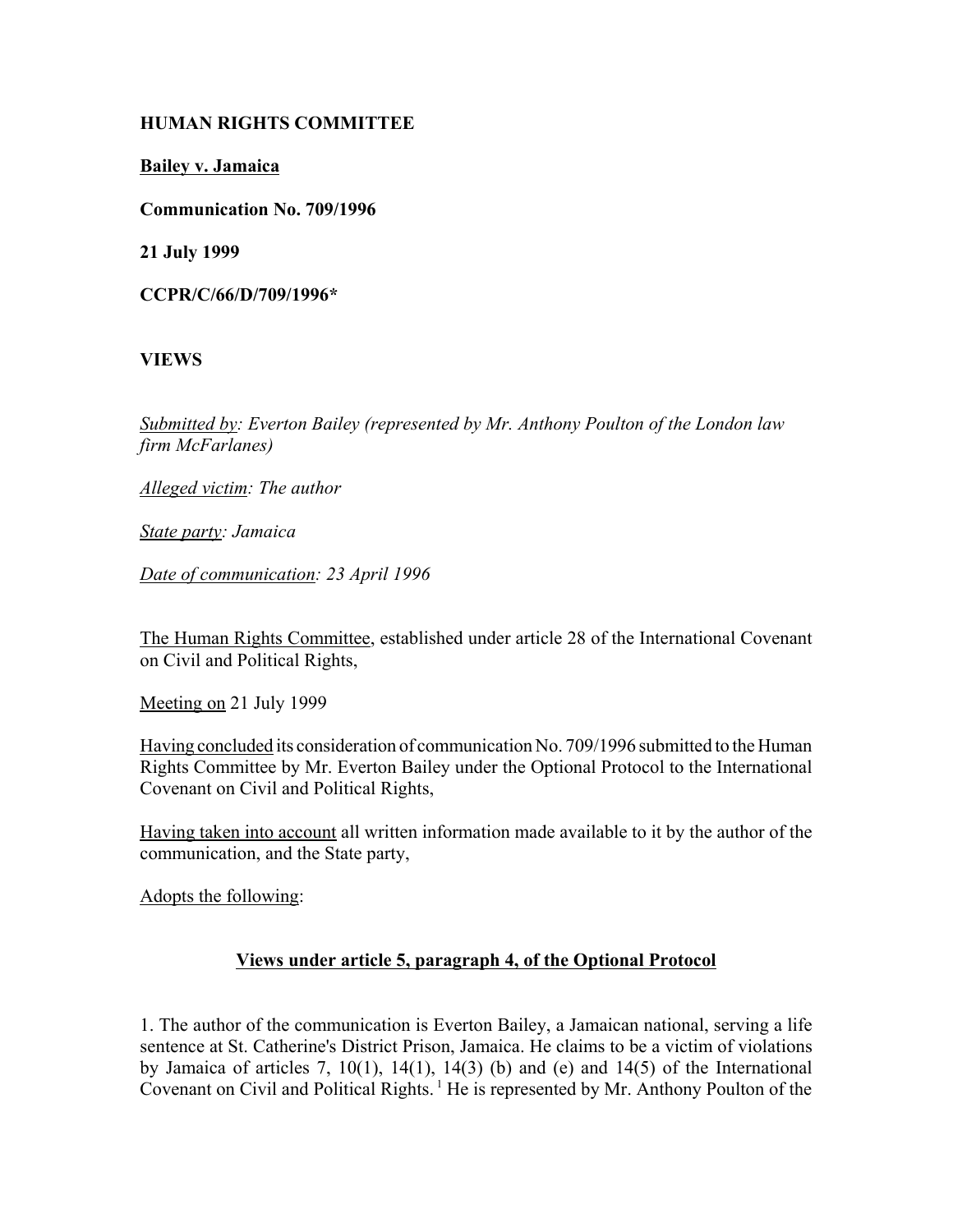London law firm McFarlanes.

#### Facts as submitted by the author

2.1 The author was convicted of the murder on 17 March 1979 of Abraham McKenzie, a police officer. He was sentenced to death on 9 November 1979 by the Home Circuit Court in Kingston, Jamaica. His appeal was dismissed by the Court of Appeal on 10 April 1981. Between 1981 and 1992 the author was represented by two law firms, both of which failed to take his case before the Judicial Committee of the Privy Council in London. In 1992, the author's case was transferred to the present counsel, who filed an application for special leave to appeal to the Judicial Committee of the Privy Council. On 20 February 1995, the author's petition for special leave to appeal to the Judicial Committee of the Privy Council was dismissed.

2.2 On 7 January 1993, the author's offence was reclassified as a non-capital crime pursuant to the Offenses Against the Person (Amendment) Act 1992 by a single judge of the Court of Appeal of Jamaica. The non-parole period of the author's sentence was set to 20 years from the date of his reclassification. Thus, the earliest possible date of his parole is in the year 2013.

2.3 The author claims that in 1979 he was arrested at home by the local police approximately two weeks after the murder. He claims that his arrest was based on false statements given to the police by his ex-girlfriend and her sister, who told the police of recent arguments between them and falsely stated that the author possessed a gun.<sup>2</sup> Both women have since retracted their statements.

2.4 The case for the prosecution was one of identification. The Crown alleged that on 17 March 1979, the deceased went to visit a certain shop at 21 Heywood Street. There, a witness saw him struggle with a still unidentified man. Shots were heard and Mr. McKenzie was found dead as the result of multiple gunshot wounds. On 18 April 1979, the author took part in an identification parade, where he was identified by four witnesses as the man they had seen leaving the yard where Mr. McKenzie was found dead, placing a handgun in the waistband of his pants as he left. One witness failed to pick anyone from the identification parade. Some witnesses also claimed to have seen a second man at the gate at the time of the shooting. A handgun was discovered at the scene, but it had only been fired once and the bullet from it was found at the scene. Two other bullets removed from the body of the deceased had been fired by a different type of handgun. The Crown alleged that there had been two different gunmen involved in the murder and called evidence that the weapon left at the scene was not of the type carried by police officers.

2.5 The defence was one of alibi. The author claims that he was at home the entire day of the shooting, in the presence of two witnesses, Trevor Francis and Glenden Williams. Both witnesses were subpoenaed to testify on behalf of the defence, but neither of them attended court the day the defence evidence was presented. Upon failure to locate the witnesses the defence motioned for an adjournment, which was granted. Two hours later, when court readjourned, the witnesses had still not been located, and the judge ruled that the defence had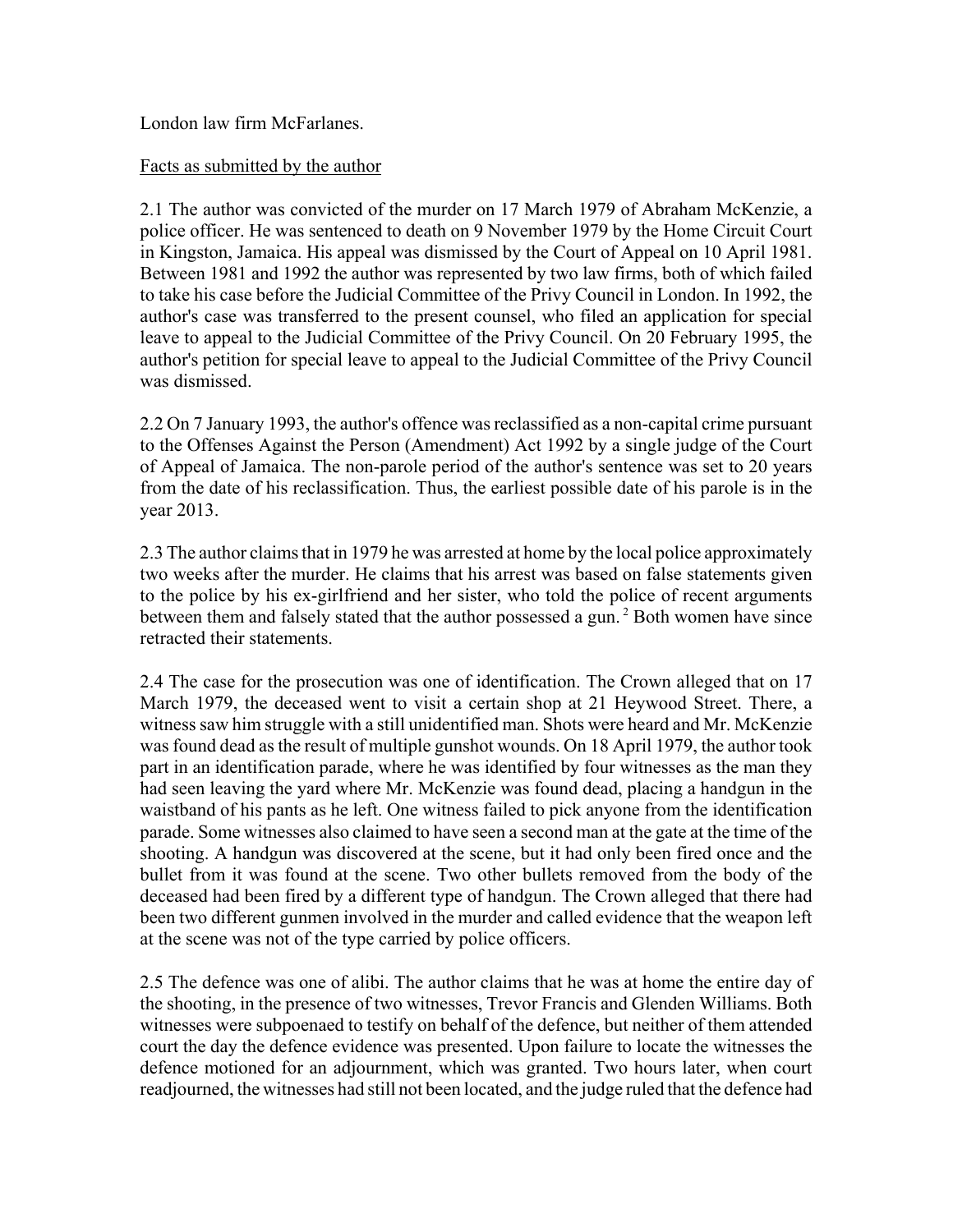rested. The author, who gave sworn evidence, was thus the only one to testify for the defence.

# The Complaint

3.1 Counsel alleges that article 14 of the Covenant has been violated on several grounds. Firstly, it is submitted that article 14, paragraph 1, was violated as the judge erred in his instructions to the jury regarding the danger of a conviction based solely on identification evidence, and further that the judge erred by allowing testimony that the defendant remained silent each time he was identified at the parade, thus implying his guilt. The judge in fact questioned the defendant in front of the jury about his silence, allegedly implying that his silence was proof of his guilt.

3.2 Secondly, it is submitted that article 14, paragraph 1, was violated as the identification evidence adduced by the prosecution was seriously deficient. The author claims that the five witnesses to the identification parade, three of whom testified at the trial, were "bogus", and that the evidence could not warrant a conviction. With regard to the alleged wrongful conviction, counsel also makes reference to the statements given in 1987 to the Jamaica Council for Human Rights by the author's ex-girlfriend, her sister and the owner of a shop situated close to the murder scene. In these statements, the ex-girlfriend and her sister claim that they lied to the police when telling them that the author was the owner of a gun. The exgirlfriend's sister also claims that she wanted to testify but that the police had told her that they were "going to lock us up and charge us for perjury". Furthermore, the ex-girlfriend states that "the people in the neighbourhood ... know that he did not kill the Inspector". The shop owner, one L.N., claims in his statement that he at the time of the murder had heard a gunshot and that he had gone outside where he saw the deceased wrestling with "a tall, slim, dark man" (as opposed to the author who allegedly is short and stout) and that he later found a gun which he handed over to the police. L.N. further states that he attended two preliminary hearings, but that he since this heard nothing before he heard that the author was to be executed. Also with regard to the alleged wrongful conviction, a Jamaican citizen assisting the author on a private basis claims to have spoken to several people who maintain that the author was not present at the scene of the murder.

3.3 Thirdly, counsel alleges a violation of article 14 on the ground that after the prosecution rested its case, the judge allowed a "no case to answer" submission to be heard in front of the jury. After the submission, the judge ruled, "On this evidence, I have ruled that there is a case for the accused to answer,"in the presence of the jury. Counsel submits that allowing "no case to answer" submissions in front of the jury is contrary to established jurisprudence of the Privy Council in London.

3.4 Fourthly, counsel alleges a violation of article 14, paragraphs 1, 3(b) and 3(e), as the author did not have sufficient time to prepare his case with his attorneys before the trial and that the defence offered by the legal aid attorneys therefore was inadequate. It is stated that the author only met his attorneys the day before the trial and that they did not go through the statements made by prosecution witnesses or discuss the nature of the prosecution's case against him. Furthermore, counsel claims that the legal aid lawyers failed to include in the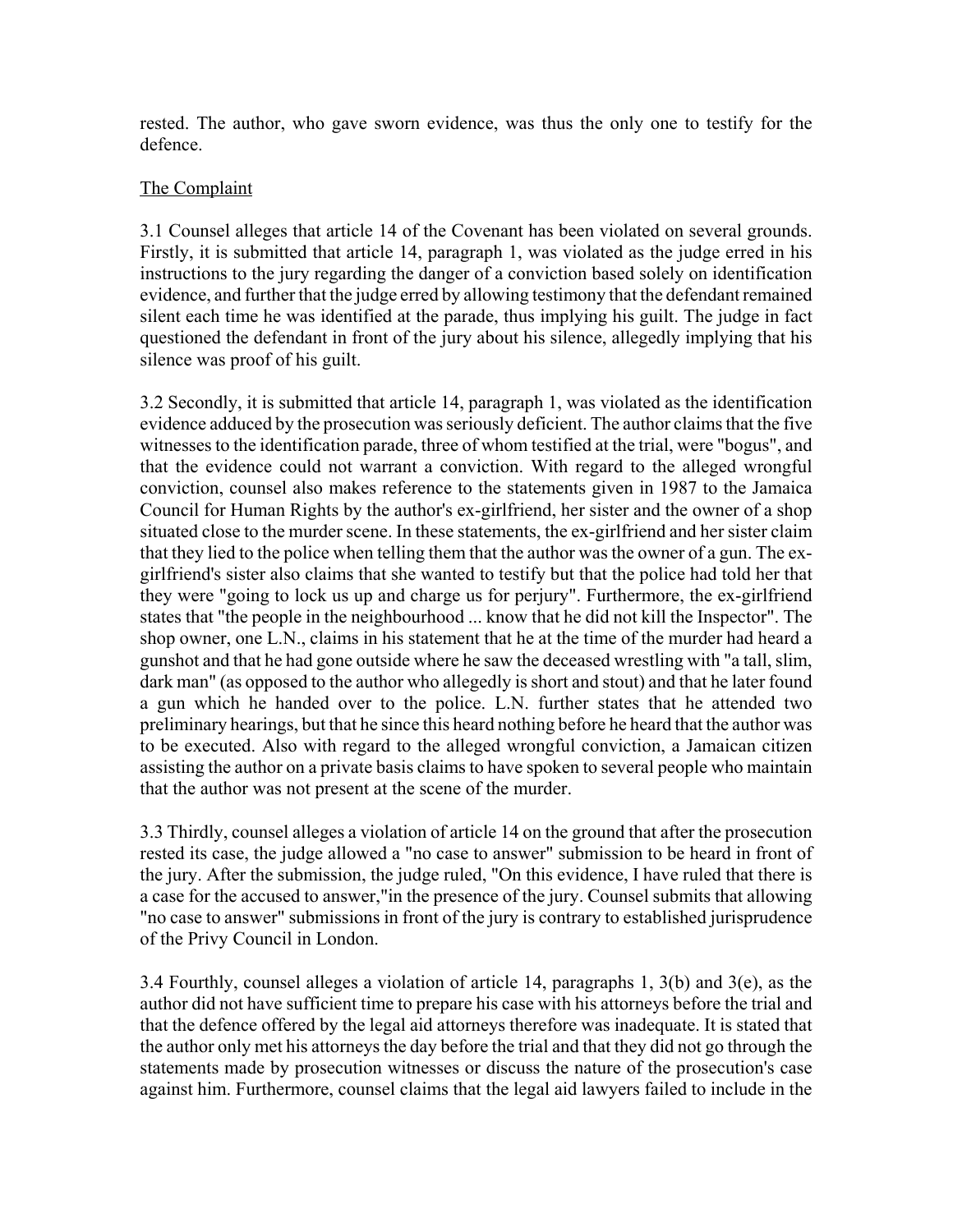defence important evidence brought to their attention by the author, including the fact that the statements given by his ex-girlfriend and her sister had been precipitated by malicious motives and were subsequently retracted in sworn statements to the Jamaica Council on Human Rights and that the legal aid lawyers refused to call witnesses on the author's behalf even when requested to do so. It is further submitted that the trial attorneys' failure to ensure the attendance of the vital alibi witnesses, Trevor Francis and Glendon Williams, and the fact that the author was convicted notwithstanding their absence, is a breach of article 14, paragraph 3(c).

3.5 Fifthly, counsel alleges a violation of article 14, paragraphs 3(b) and 5, in the proceedings before the Court of Appeal, as the author was deprived of the opportunity to adequately prepare his appeal with counsel, that his new legal aid lawyer failed to file appropriate grounds of appeal and that his lawyer inexplicably abandoned four of the five grounds which in fact were filed.

3.6 In his first communication to the Committee (No. 303/1988), the author also complained that the Court of Appeal had addressed his appeal in an oral judgement, and that his representatives had merely been provided with the notes of this judgement. The author expressed fear that in the absence of a duly reasoned judgement, his petition for special leave to appeal to the Judicial Committee of the Privy Council would inevitably fail. Counsel in the present communication requests, in general terms, that the Committee examines also the claims set forth in the previous communication.

3.7 Finally, counsel claims that the author's rights under article 14, paragraph 1, were violated in the reclassification procedure in which the author's offence was classified as noncapital under section 7 of the Offenses Against the Persons (Amendment) Act 1992 and the non-parole period was set to 20 years from that time. Counsel submits that the author "was in effect convicted of a new offence and therefore should have been afforded the rights of a full trial hearing". In this regard, counsel claims that the author was not provided with any reasons for his classification as a non-capital offender or for the length of the non-parole period, and that he was not given an opportunity to make any contribution to the procedure before the single judge.

3.8 Counsel submits that when setting the non-parole period of the author's sentence, the 14 years that he had already spent on death row were not taken into account, and that this amounts to a violation of articles 7 and 10(1) of the Covenant because being held as a condemned man for such a substantial period must be deemed as cruel, inhuman or degrading treatment.

3.9 The author also claims that because of the appalling conditions at St. Catherine's District Prison he has been a victim of cruel, inhuman and degrading treatment in violation of articles 7 and 10(1). Reference is made to Amnesty International's report from a visit at the prison in November 1993 and a report denoted as Prison Conditions in Jamaica, 1990, Human Rights. Counsel also alleges, in general terms, that the author has been ill-treated and brutalized since his arrest.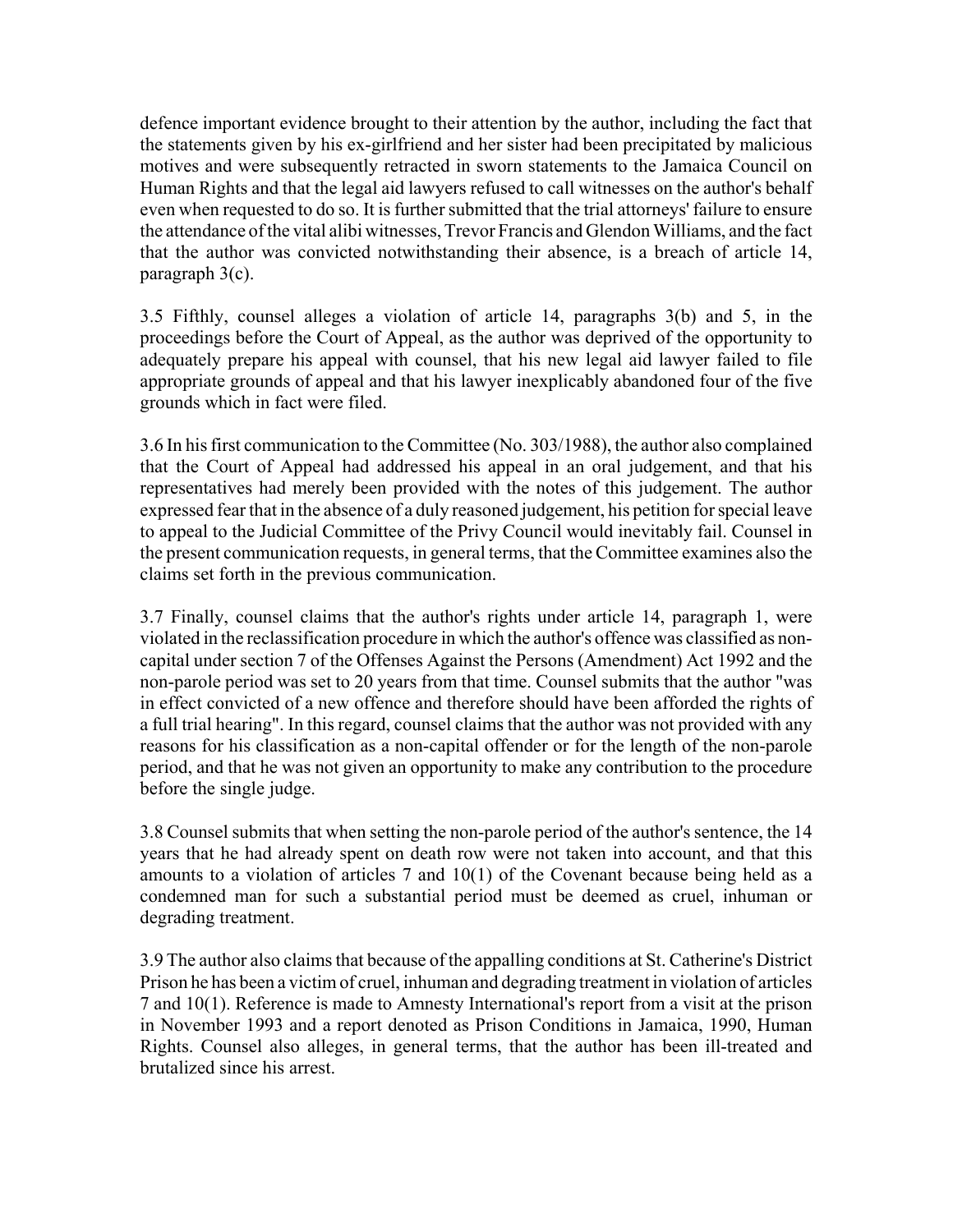3.10 Counsel contends that, in practice, constitutional remedies are unavailable to the author because he is indigent and Jamaica does not make legal aid available for constitutional motions. Counsel submits therefore that all domestic remedies have been exhausted for purposes of article 5, paragraph 2(b) of the Optional Protocol. It is stated that the case has not been submitted to another procedure of international investigation or settlement.

#### State party's submission and counsel's comments

4.1 In its submission of 16 December 1996, the State party, "in the interest of expediting the processing", offers its comments also on the merits of the communication.

4.2 As to the alleged violations of article 14, paragraphs 3(b) and 5, because of inadequate time for preparation of the defence and the manner in which the legal aid lawyers conducted the trial and the appeal, the State party claims that these are not breaches of the Covenant for which it can be held responsible. It submits that its duty is to provide competent legal counsel, but that it is not responsible for the manner in which he conducts the case, e.g. in deciding which grounds of appeal to argue.

4.3 With regard to the alleged violation of article 14, paragraph 3(e), on the ground that the two defence witnesses did not appear at the trial, the State party comments that it is not clear whether they were subpoenaed or if they were made aware that they should attend court and chose not to do so. The State party argues that, nevertheless, the witnesses' non-attendance is not a breach which can be attributed to the State unless it can be shown that the State by act or omission prevented them from giving evidence.

4.4 With reference to the alleged violation of articles 7 and 10 on the ground that the time the author had spent on death row was not taken into consideration when his non-parole period was set under the Offenses Against the Persons (Amendment) Act 1992, the State party replies that the Act allows judges to decide that a prisoner must serve a particular period of time before being eligible for parole and that the judge in making this determination takes all relevant circumstances into account. This exercise of judicial authority is entirely appropriate and does not constitute any breach of the Covenant.

5.1 In his submission of 4 March 1997, counsel states that, on the author's behalf, he has no objections to a combined examination of the admissibility and the merits of the communication.

5.2 Counsel notes that the State party admitted that it was under an obligation to provide competent legal counsel, and submits that it clearly failed to do this in the author's case. Counsel argues that the liability for defence counsel's failures must fall to the State in circumstances where the State's failure to provide adequate support and remuneration for legal aid representation can only result in representation of a standard which falls below the level of acceptable competence.

5.3 In relation to the failure of the two defence witnesses to appear in court, counsel submits that it has been demonstrated that the State, by its omission in the failure by the police force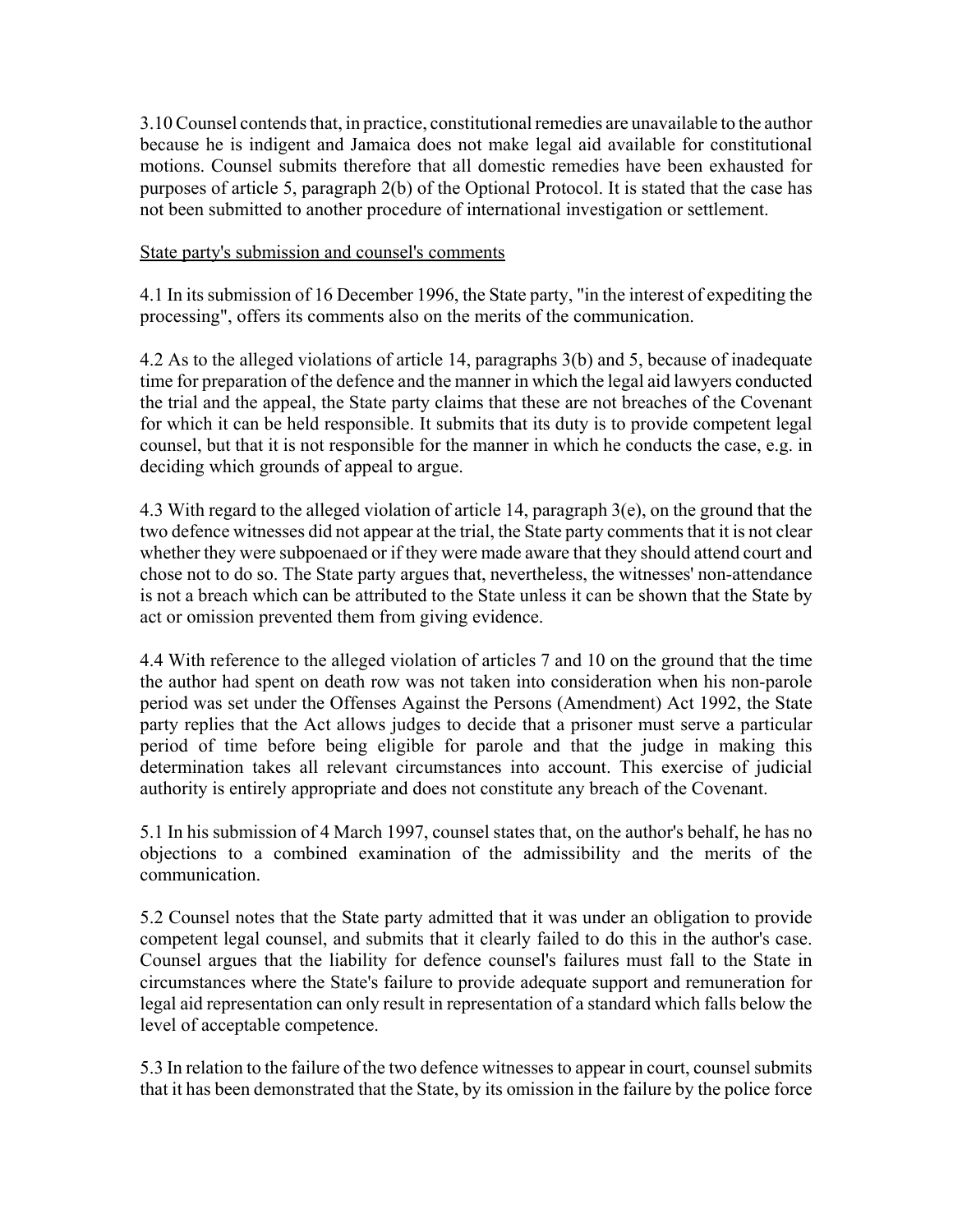to arrange transportation, prevented the defence witnesses from giving evidence.

5.4 Finally, counsel notes that the State party does not deny that no written judgement of the Court of Appeal was delivered in the author's case. It is submitted that this is in breach of article 14, paragraph 5, of the Covenant. Reference is made to the Committee's jurisprudence.<sup>3</sup>

#### Admissibility consideration and examination of the merits

6.1 Before considering any claims contained in a communication, the Human Rights Committee must, in accordance with article 87 of its rules of procedure, decide whether or not it is admissible under the Optional Protocol to the Covenant.

6.2 The Committee notes that the State party in its submission, in order to expedite the examination, has addressed the merits of the communication. This enables the Committee to consider both the admissibility and merits of the case at this stage, pursuant to rule 94, paragraph 1, of the rules of procedure. However, pursuant to rule 94, paragraph 2, of the rules of procedure, the Committee shall not decide on the merits of a communication without having considered the applicability of any of the grounds of admissibility referred to in the Optional Protocol.

6.3 With regard to the alleged violation of article 14 on the ground that the identification evidence was seriously deficient and the conviction wrongful, the Committee reiterates that while article 14 guarantees the right to a fair trial, it is generally for the domestic courts to review the facts and evidence in a particular case. The Committee can, when considering alleged breaches of article 14 in this regard, solely examine whether the conviction was arbitrary or amounted to a denial of justice. However, the material before the Committee and the author's allegations do not show that the courts' evaluation of the evidence suffered from any such defects. Accordingly, this part of the communication is inadmissible as the author has failed to forward a claim within the meaning of article 2 of the Optional Protocol.

6.4 Similarly, it is for the appellate courts of States parties to review whether the judge's instructions to the jury and the conduct of the trial were in compliance with domestic law. With regard to the alleged violations of article 14 on the ground of improper instructions from the trial judge on the issue of identification evidence and on the ground that he allowed a "no case to answer" submission to be heard in front of the jury, the Committee can therefore only examine whether the judge's instructions to the jury were arbitrary or amounted to a denial of justice, or if the judge manifestly violated his obligation of impartiality. However, the material before the Committee and the author's allegations do not show that the trial judge's instructions or the conduct of the trial suffered from any such defects either. Accordingly, this part of the communication is also inadmissible as the author has failed to forward a claim within the meaning of article 2 of the Optional Protocol.

6.5 The author has claimed that he has been held on death row in appalling conditions in violation of articles 7 and 10, paragraph 1. The Committee notes that the State party has not addressed this issue. However, the author has neither provided any details in relation to the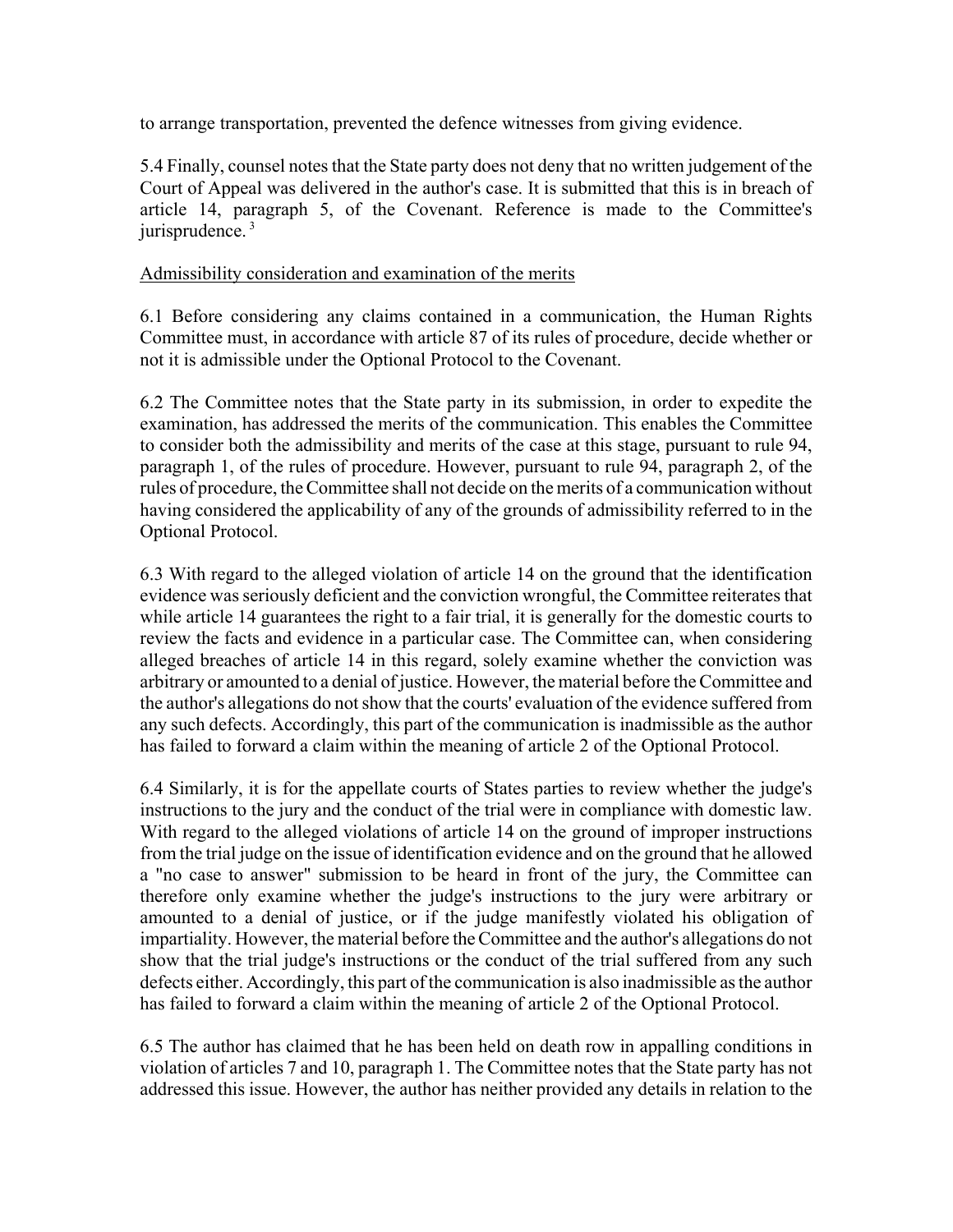conditions of detention he is subjected to, nor has he ever complained about this to the relevant authorities. In the circumstances of the case, the Committee recalls the general requirement that an author must substantiate that he is a victim of the alleged violation. In the instant case, the Committee therefore finds that the communication is inadmissible for non-substantiation under article 2 of the Optional Protocol. Similarly, the Committee finds that the author's claim that he has been ill-treated and brutalized since his arrest, is inadmissible under the same provision for lack of substantiation.

6.6 The Committee declares the remaining claims admissible, and proceeds with the examination of the merits of all admissible claims, in the light of the information made available to it by the parties, as required by article 5, paragraph 1, of the Optional Protocol.

7.1 The author has claimed that the standard of his defence "fell below the level of acceptable competence" because he was not afforded sufficient time with his legal aid lawyers to prepare for his trial. In particular, it is submitted that the legal aid lawyers failed to include in the defence important evidence brought to their attention by the author, including the fact that the statements made by his ex-girlfriend and her sister had been precipitated by malicious motives. It is also submitted that the legal aid lawyers refused to call witnesses on the author's behalf even when requested to do so. In this context, the Committee recalls that sufficient time must be granted to the accused and his counsel to prepare the defence, but that the State party cannot be held accountable for lack of preparation or alleged errors made by defence lawyers unless it has denied the author and his counsel time to prepare the defence or it should have been manifest to the court that the lawyer's conduct was incompatible with the interests of justice. The Committee notes that neither the author nor his counsel requested an adjournment and that witnesses on behalf of the author in fact were subpoenaed. As regards the statements given by the author's exgirlfriend, her sister and the shop-owner, one L.N., the Committee notes that none of these were given until some eight years after the trial and that L.N., as opposed to what is held forth in his statement, in fact did give testimony at the trial. In the circumstances, the Committee finds that the facts before it do not show a violation of article 14 on these grounds.

7.2 Similarly, as to the alleged violation of article 14, paragraphs 3(d) and 5, on the ground that the author was not effectively represented on appeal, the Committee notes that the new counsel in fact argued grounds of appeal on the author's behalf before the Court of Appeal. There is nothing in the file which suggests that counsel was exercising other than his professional judgement when choosing not to pursue certain grounds. Nor is there anything in the file to suggest that the State party denied the author and his counsel time to prepare the appeal or that it should have been manifest to the court that the lawyer's conduct was incompatible with the interests of justice. With reference to its prior jurisprudence, the Committee notes that it has found violations of the provisions in question in situations where counsel has abandoned all grounds of appeal and the court has not ascertained that this was in compliance with the wishes of the client. This jurisprudence does not, however, apply to this case, in which counsel argued the appeal, but chose not to pursue certain grounds. The Committee concludes, therefore, that there has been no violation of article 14, paragraphs 3(d) and 5, on this ground.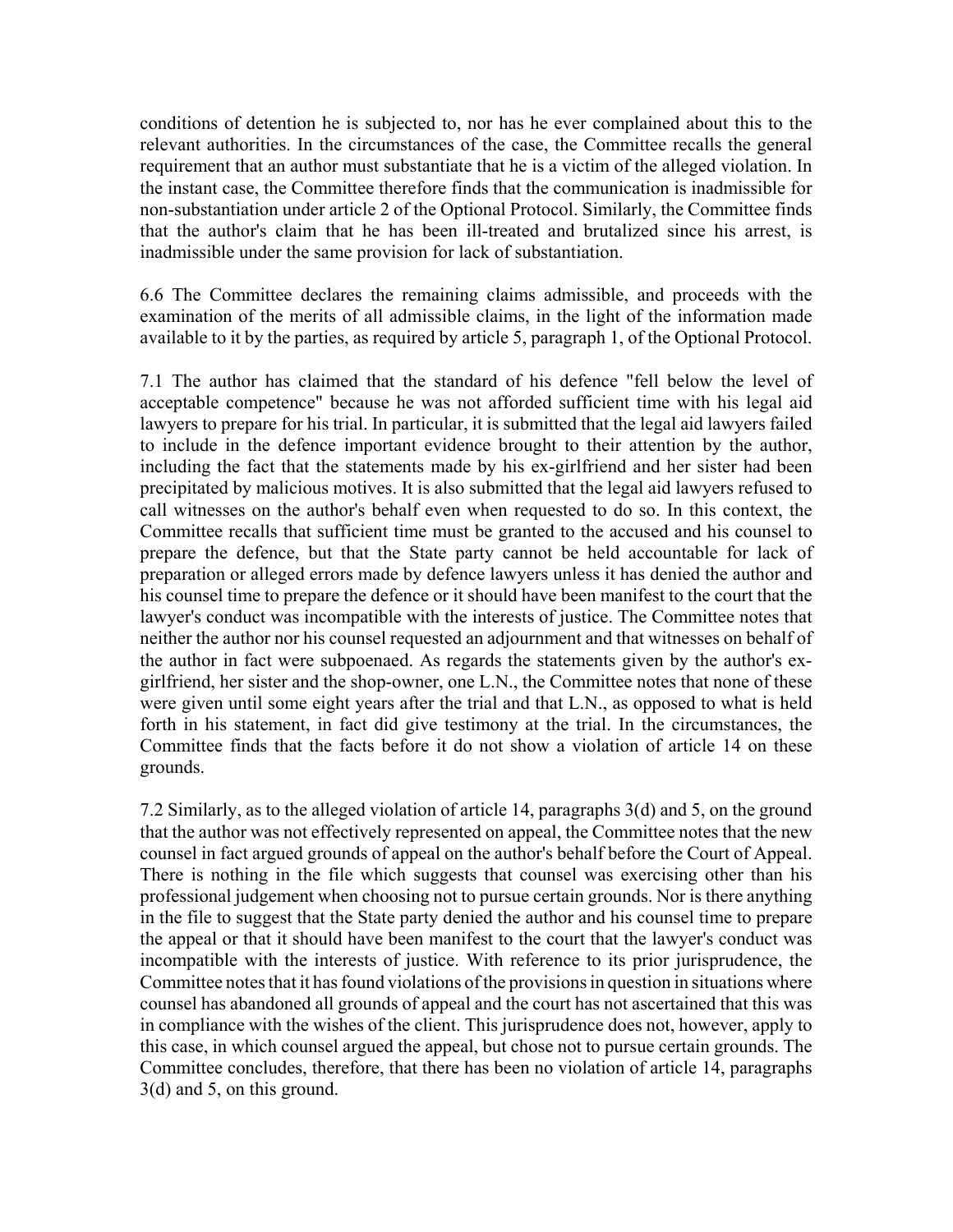7.3 With regard to the claim that the failure of the two subpoenaed witnesses to appear before the court should be attributed to the State party as a violation of article 14, paragraph 3(e), the Committee finds that the author has not substantiated his claim that the authorities, by failure to secure adequate arrangements for transportation, de facto denied the author an opportunity to obtain witnesses. In this context, the Committee also notes that this was not made a ground of appeal before the Court of Appeal. On the basis of the material before it, the Committee therefore concludes that there has been no violation of the Covenant in this regard.

7.4 With regard to the alleged violation of article 14, paragraph 5, on the ground that the Court of Appeal did not issue a duly reasoned judgement, the Committee recalls its prior jurisprudence 4 where it has held that in order to enjoy the right to have his conviction and sentence reviewed by a higher tribunal according to law, a convicted person is entitled to have, within a reasonable time, access to duly reasoned, written judgements. Even though article 14, paragraph 5, itself merely guarantees one instance of appeal, the Committee has interpreted the words "according to law" to mean that the right to duly reasoned, written judgements must apply to all instances of appeal provided in the domestic law. <sup>5</sup> Consequently, the Committee has found violations in cases where no written judgement has been provided within a reasonable time. In the present case, the Committee notes that the author and his representatives were provided with the notes of the oral judgement delivered by the Court of Appeal on 20 March 1981, and finds that these notes, even if less elaborate than desirable, were sufficient to form the basis of a further appeal. Consequently, the Committee finds that article 14, paragraph 5, was not violated on this ground.

7.5 The author further claims that his rights under article 14, paragraph 1, were violated in the reclassification procedure in which the author's offence was classified as non-capital under section 7 of the Offenses Against the Person (Amendment) Act 1992 and the nonparole period was set to 20 years. It is submitted that the author was not provided with any reasons for the length of the non-parole period and was not given the opportunity to make any contribution to the procedure before the single judge. Even though a life sentence is prescribed by law for offences reclassified as non-capital, the Committee notes that the judge when fixing the non-parole period exercises discretionary power conferred on him by the Amendment Act 1992 and makes a decision which is separate from the decision on pardon and forms an essential part of the determination of a criminal charge. The Committee notes that the State party has not contested that the author was not afforded the opportunity to make any submissions prior to the decision of the judge. In the circumstances, the Committee finds that article 14, paragraphs 1 and 3(d), were violated.

7.6 With regard to the alleged violation of articles 7 and 10, paragraph 1, on the ground that the time the author spent on death row (14 years) and the non-parole period of 20 years set by the judge together amount to cruel and inhuman punishment, the Committee recalls its constant jurisprudence that the period of time spent on death row does not per se constitute a violation of article 7. As to whether the combined effect of the 14 years on death row and the non-parole period of 20 years amounts to cruel and inhuman punishment, bearing in mind the nature of the offence, the Committee finds that there has been no violation of article 7 or 10 in this regard.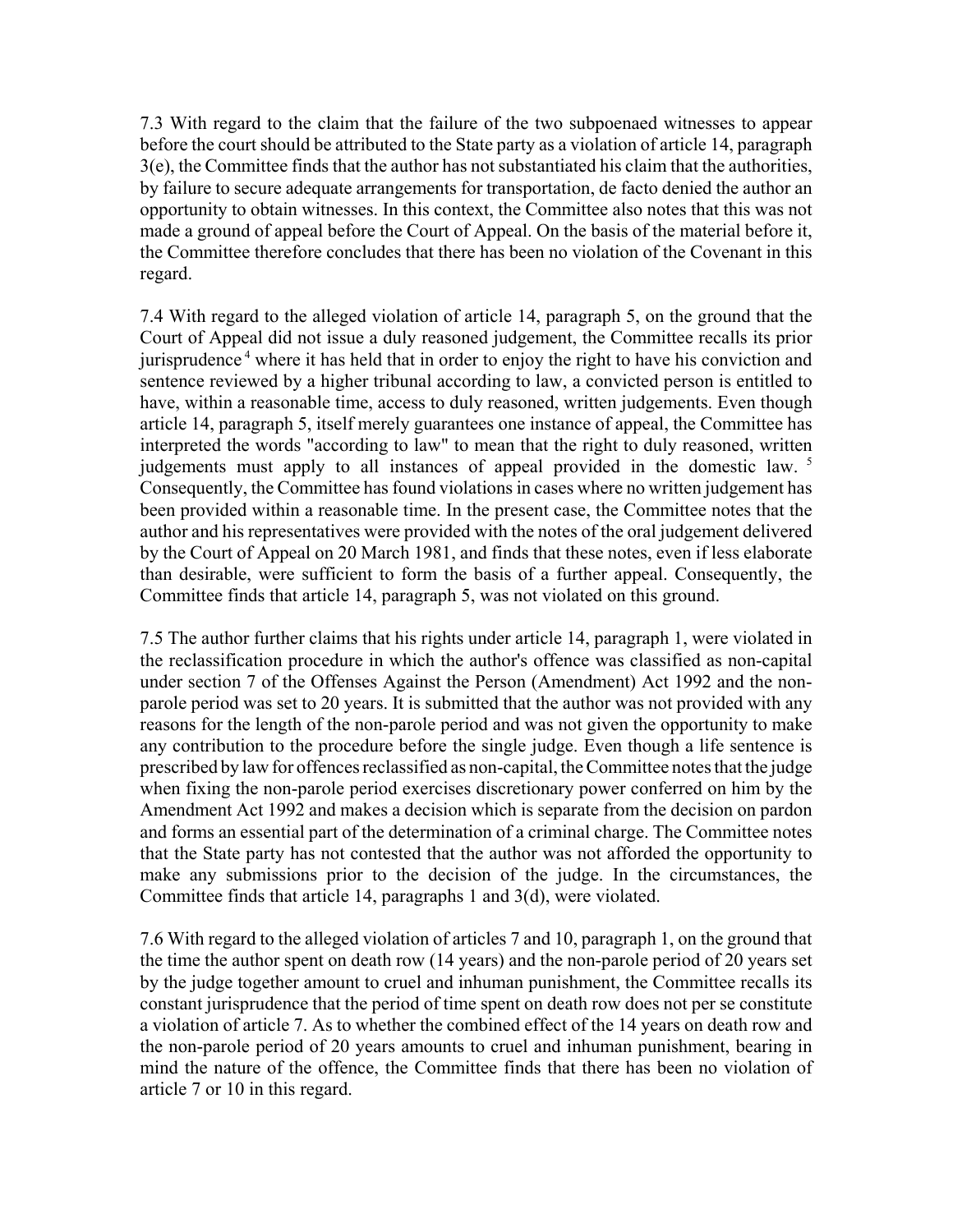8. The Human Rights Committee, acting under article 5, paragraph 4, of the Optional Protocol to the International Covenant on Civil and Political Rights, is of the view that the facts before it disclose a violation of article 14, paragraphs 1 and 3(d) of the International Covenant on Civil and Political Rights.

9. In accordance with article 2, paragraph 3(a), of the Covenant, the State party is under an obligation to provide Mr. Bailey with an effective remedy, including re-evaluating the nonparole period in a procedure guaranteeing the enjoyment of the author's rights under article 14 or some other appropriate procedure. The State party is under an obligation to ensure that similar violations do not occur in the future.

10. On becoming a State party to the Optional Protocol, Jamaica recognized the competence of the Committee to determine whether there has been a violation of the Covenant or not. This case was submitted for consideration before Jamaica's denunciation of the Optional Protocol became effective on 23 January 1998; in accordance with article 12(2) of the Optional Protocol the communication is subject to the continued application of the Optional Protocol. Pursuant to article 2 of the Covenant, the State party has undertaken to ensure to all individuals within its territory and subject to its jurisdiction the rights recognized in the Covenant and to provide an effective and enforceable remedy in case a violation has been established. The Committee wishes to receive from the State party, within 90 days, information about the measures taken to give effect to the Committee's Views. The State party is also requested to publish the Committee's Views.

 $\frac{1}{2}$ 

\*\*/ The texts of two individual opinions signed by five Committee members are appended to the present document.

1/ The author also submitted Communication No. 303/1988 on 25 May 1988, which was deemed inadmissible for non-exhaustion of domestic remedies under article 5, paragraph 2 (b), of the Optional Protocol.

2/ It appears from the trial transcripts that the alleged statements by the author's exgirlfriend and her sister were never mentioned in court and were relied on only to arrest the author.

3/ Communication 230/1987, Raphael Henry v. Jamaica, Views adopted on 1 November 1991.

<sup>\*/</sup> The following members of the Committee participated in the examination of the present communication: Mr. Abdelfattah Amor, Mr. Nisuke Ando, Mr. Prafullachandra N. Bhagwati, Ms. Elizabeth Evatt, Ms. Pilar Gaitán de Pombo, Mr. Eckart Klein, Mr. David Kretzmer, Mr. Rajsoomer Lallah, Ms. Cecilia Medina Quiroga, Mr. Fausto Pocar, Mr. Martin Scheinin, Mr. Hipólito Solari Yrigoyen, Mr. Roman Wieruszewski, Mr. Maxwell Yalden and Mr. Abdallah Zakhia.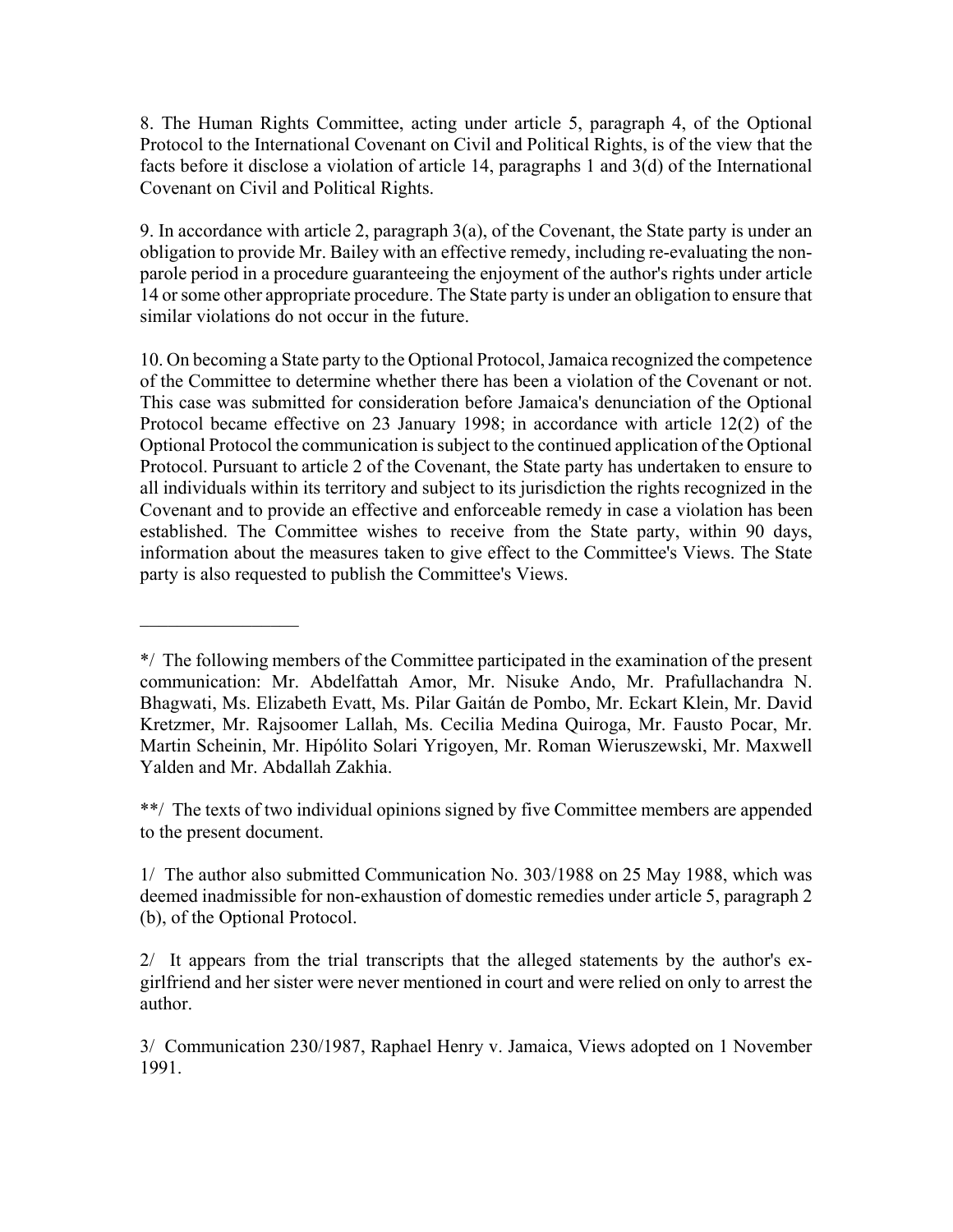4/ Communication No. 230/1987, Henry v. Jamaica, Views adopted on 1 November 1991; Communication No. 283/1988, Little v. Jamaica, Views adopted on 1 November 1991.

5/ Communication No. 230/1987, Henry v. Jamaica, Views adopted on 1 November 1991, para. 8.4.

[Adopted in English, French and Spanish, the English text being the original version. Subsequently to be issued also in Arabic, Chinese and Russian as part of the Committee's annual report to the General Assembly.]

# **Appendix**

#### Individual opinion by Committee member Hipólito Solari Yrigoyen (partly dissenting)

I hold a dissenting opinion on paragraph 6.5. The author has alleged that he was held on death row in appalling conditions, in breach of articles 7 and 10, paragraph 1, of the Covenant. He has also specifically alleged that after being detained he was beaten and brutalized, implying that he suffered cruel, inhuman and degrading treatment during the 14 years he spent on death row. Although advised of this accusation, the State party has remained silent on the subject and has not indicated whether any investigation was mounted. It has thus not honoured its obligation under article 4, paragraph 2, of the Optional Protocol.

In support of his accusation, but without appending the documents cited, the author refers to reports by Amnesty International on treatment at St. Catherine's Prison and on prisons in Jamaica which overlap with the period of his detention. I consider that the author's accusation is admissible as regards the claimed violation of article 10, paragraph 1, of the Covenant.

I also maintain a dissenting opinion on paragraph 7.6. The author alleges a violation of articles 7 and 10, paragraph 1, of the Covenant, on the grounds that he spent 14 years on death row. While the Committee holds that in the case of individuals facing the death penalty the length of time spent on death row does not of itself constitute a breach of article 7, this jurisprudence does not apply here for two reasons: first, because of the ill-treatment suffered, as mentioned in paragraph 6,5, and second, because the offence, by virtue of its reclassification, is not punishable by death, and the 14 years spent by the author on death row thus constitute a disproportionate term which justifies admissibility of the claimed violation of articles 7 and 10, paragraph 1.

Hipólito Solari Yrigoyen (signed)

[Done in English, French and Spanish, the Spanish text being the original version. Subsequently to be translated also in Arabic, Chinese and Russian as part of the Committee's annual report to the General Assembly.]